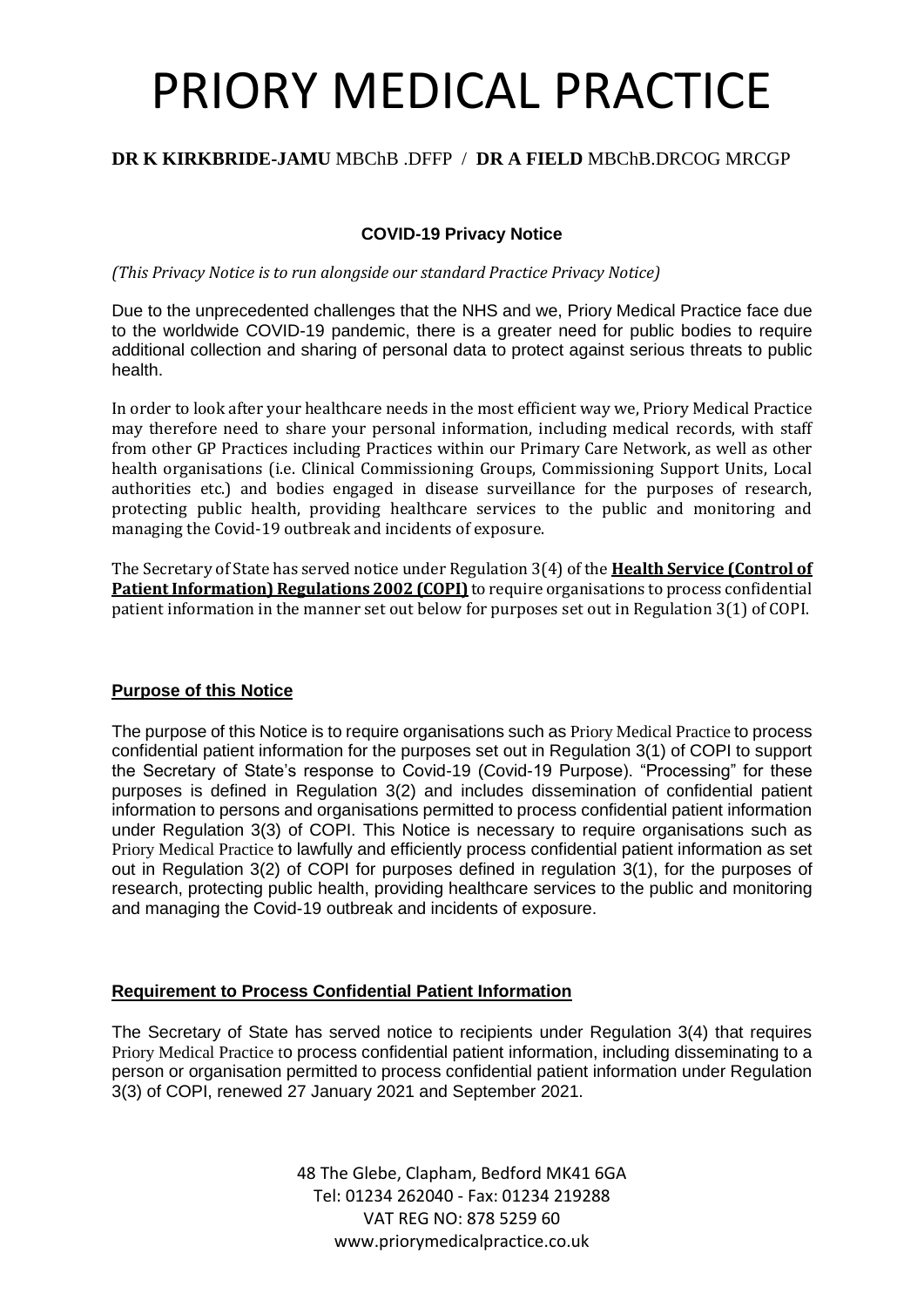**DR K KIRKBRIDE-JAMU** MBChB .DFFP / **DR A FIELD** MBChB.DRCOG MRCGP Priory Medical Practice is only required to process such confidential patient information:

- where the confidential patient information to be processed is required for a Covid-19 Purpose and will be processed solely for that Covid-19 Purpose in accordance with Regulation 7 of COPI
- from  $20<sup>th</sup>$  March 2020 until 30th June 2022.

### **Covid-19 Purpose**.

A Covid-19 Purpose includes but is not limited to the following:

- understanding Covid-19 and risks to public health, trends in Covid-19 and such risks, and controlling and preventing the spread of Covid-19 and such risks
- identifying and understanding information about patients or potential patients with or at risk of Covid-19, information about incidents of patient exposure to Covid-19 and the management of patients with or at risk of Covid-19 including: locating, contacting, screening, flagging and monitoring such patients and collecting information about and providing services in relation to testing, diagnosis, self-isolation, fitness to work, treatment, medical and social interventions and recovery from Covid-19
- understanding information about patient access to health services and adult social care services and the need for wider care of patients and vulnerable groups as a direct or indirect result of Covid-19 and the availability and capacity of those services or that care
- monitoring and managing the response to Covid-19 by health and social care bodies and the Government including providing information to the public about Covid-19 and its effectiveness and information about capacity, medicines, equipment, supplies, services and the workforce within the health services and adult social care services
- delivering services to patients, clinicians, the health services and adult social care services workforce and the public about and in connection with Covid-19, including the provision of information, fit notes and the provision of health care and adult social care services
- research and planning in relation to Covid-19.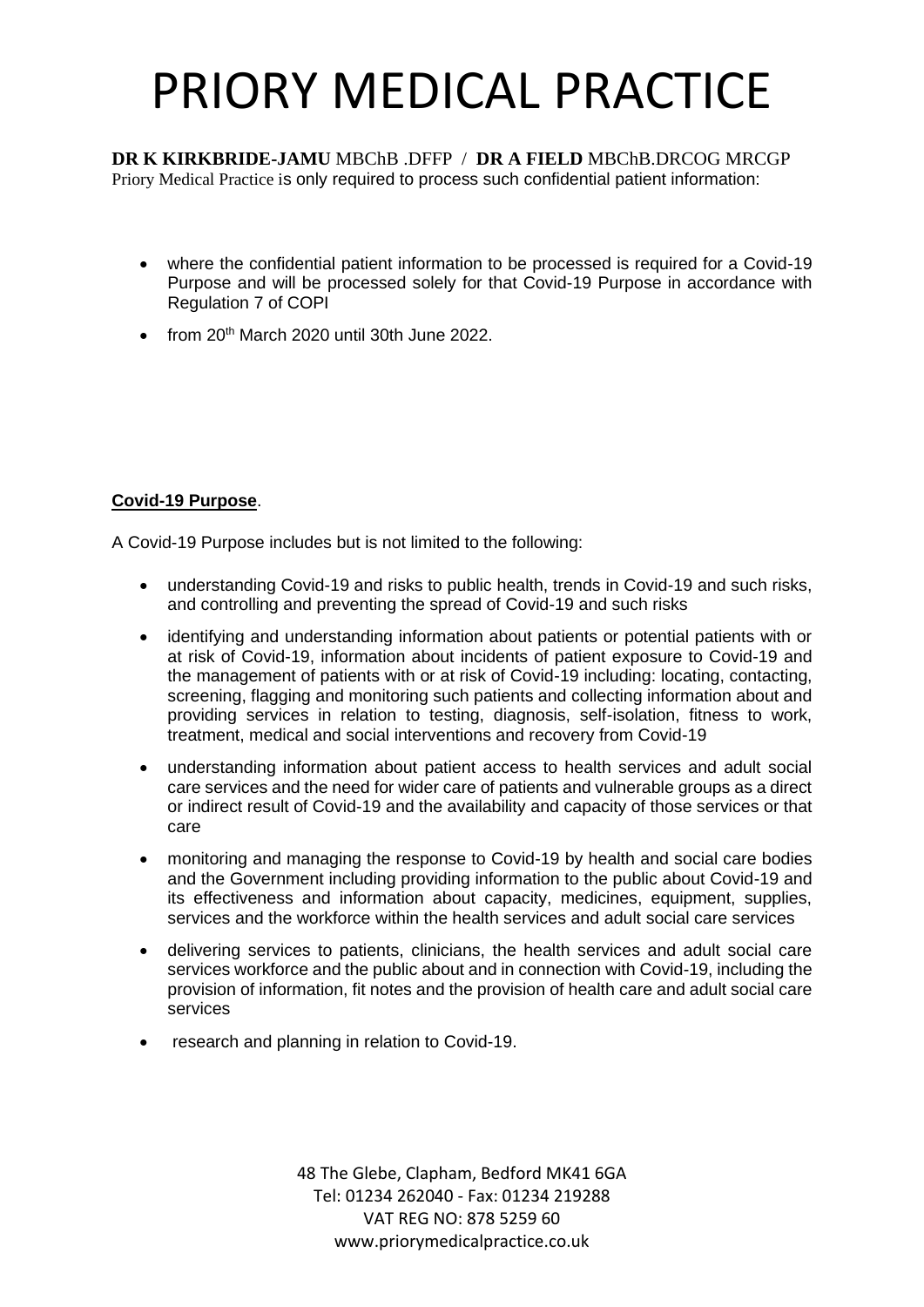#### **DR K KIRKBRIDE-JAMU** MBChB .DFFP / **DR A FIELD** MBChB.DRCOG MRCGP **Recording of processing**

A record will be kept by Priory Medical Practice of all data processed under this Notice.

#### **Sending Public Health Messages**

Data protection and electronic communication laws will not stop Priory Medical Practice from sending public health messages to you, either by phone, text or email as these messages are not direct marketing.

### **Digital Consultations**

It may also be necessary, where the latest technology allows Priory Medical Practice to do so, to use your information and health data to facilitate digital consultations and diagnoses and we will always do this with your security in mind.

### **Research and Pandemic Planning**

The Secretary of State has directed NHS Digital to collect, process and analyse data in connection with COVID-19 to support the Secretary of State's response to COVID-19 and support various COVID-19 purposes set out in the COVID-19 Public Health Directions 2020, 17 March 2020 (as amended) (COVID-19 Direction) and below. This enables NHS Digital to collect data and analyse and link the data for COVID-19 purposes with other data held by NHS Digital.

The purpose of the data collection is also to respond to the intense demand for General Practice data to be shared in support of vital planning and research for COVID-19 purposes, including under the general legal notice issued by the Secretary of State under Regulation 3(4) of the Health Service (Control of Patient Information) Regulations 2002 (COPI).

NHS Digital has therefore been requested by the joint co-chairs of the Joint GP IT Committee (JGPITC) (the BMA and RCGP) to provide a tactical solution during the period of the COVID-19 pandemic to meet this demand and to relieve the growing burden and responsibility on General Practices. On 15 April 2020 the BMA and RCGP therefore gave their support via JGPITC to NHS Digital's proposal to use the General Practice Extraction Service (GPES) to deliver a data collection from General Practices, at scale and pace, as a tactical solution to support the COVID-19 response in the pandemic emergency period.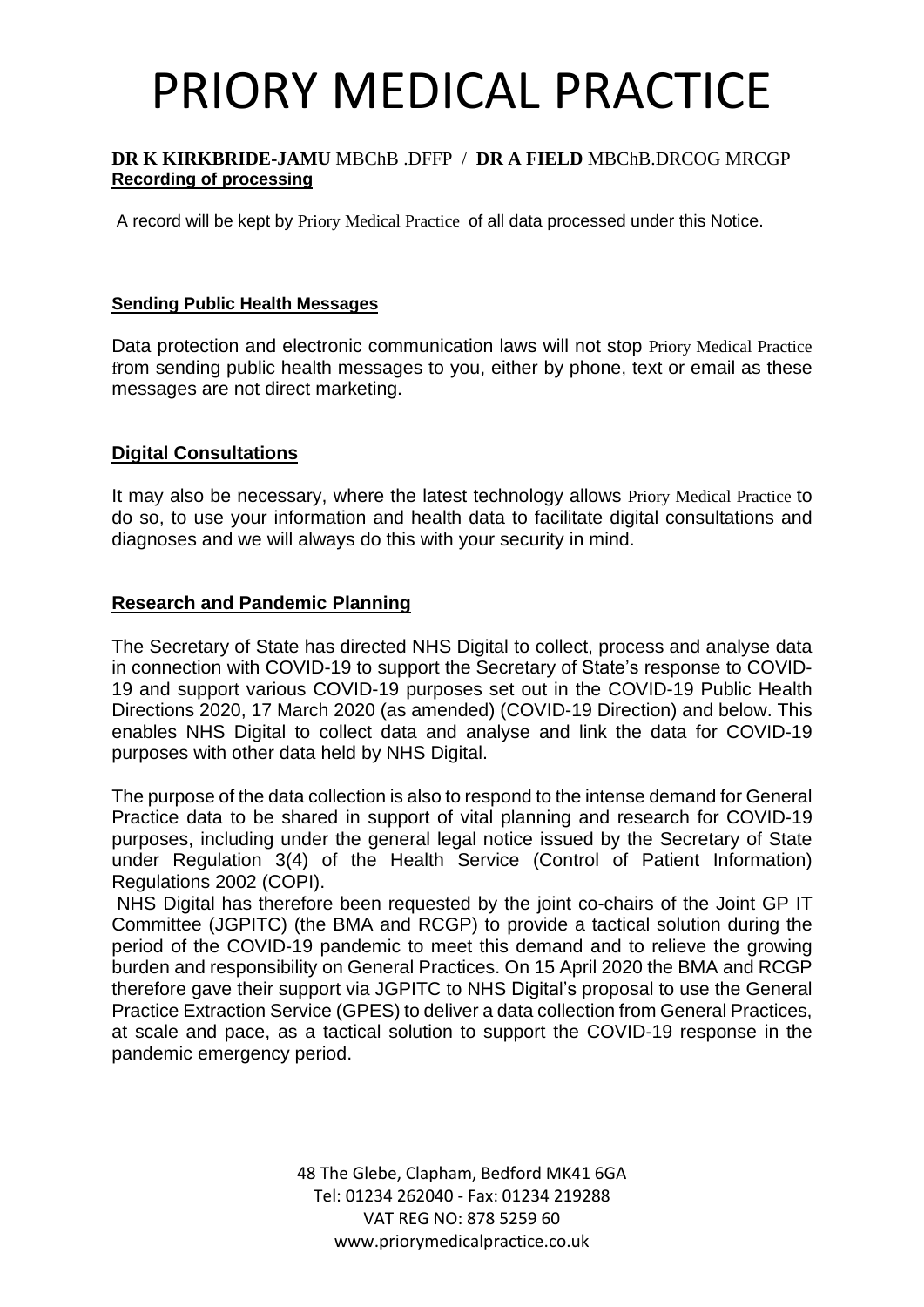**DR K KIRKBRIDE-JAMU** MBChB .DFFP / **DR A FIELD** MBChB.DRCOG MRCGP It is a requirement of the JGPITC that all requests by organisations to access and use this data will need to be made via the NHSX SPOC COVID-19 request process, that will triage and prioritise these requests and refer appropriate requests on to the NHS Digital Data Access Request Service (DARS). NHS Digital will consult with representatives of the BMA and the RCGP on all requests for access to the data. An outline of the process for this agreed with the BMA and the RCGP is published here. Requests by organisations to access record level data from this collection will also be subject to Independent Group Advising on the Release of Data (IGARD) consideration. Data applicants will need to demonstrate they have a lawful basis to access the data for COVID-19 purposes.

### **Benefits of this sharing**

Organisations, including the Government, health and social care organisations and researchers need access to this vital data for a range of COVID-19 purposes, to help plan, monitor and manage the national response to the COVID-19 pandemic, which will help save lives. COVID-19 purposes for which this data may be analysed and used may include:

- understanding COVID-19 and risks to public health, trends in COVID-19 and such risks, and controlling and preventing the spread of COVID-19 and such risks
- identifying and understanding information about patients or potential patients with, or at risk of COVID-19, information about incidents of patient exposure to COVID-19 and the management of patients with or at risk of COVID-19 including: locating, contacting, screening, flagging and monitoring such patients and collecting information about and providing services in relation to testing, diagnosis, self-isolation, fitness to work, treatment, medical and social interventions and recovery from COVID19
- understanding information about patient access to health services and adult social care services as a direct or indirect result of COVID-19, and the availability and capacity of those services • monitoring and managing the response to COVID-19 by health and social care bodies and the Government including providing information to the public about COVID-19 and its effectiveness and information about capacity, medicines, equipment, supplies, services and the workforce within the health services and adult social care services
- delivering services to patients, clinicians, the health services and adult social care services workforce and the public about and in connection with COVID-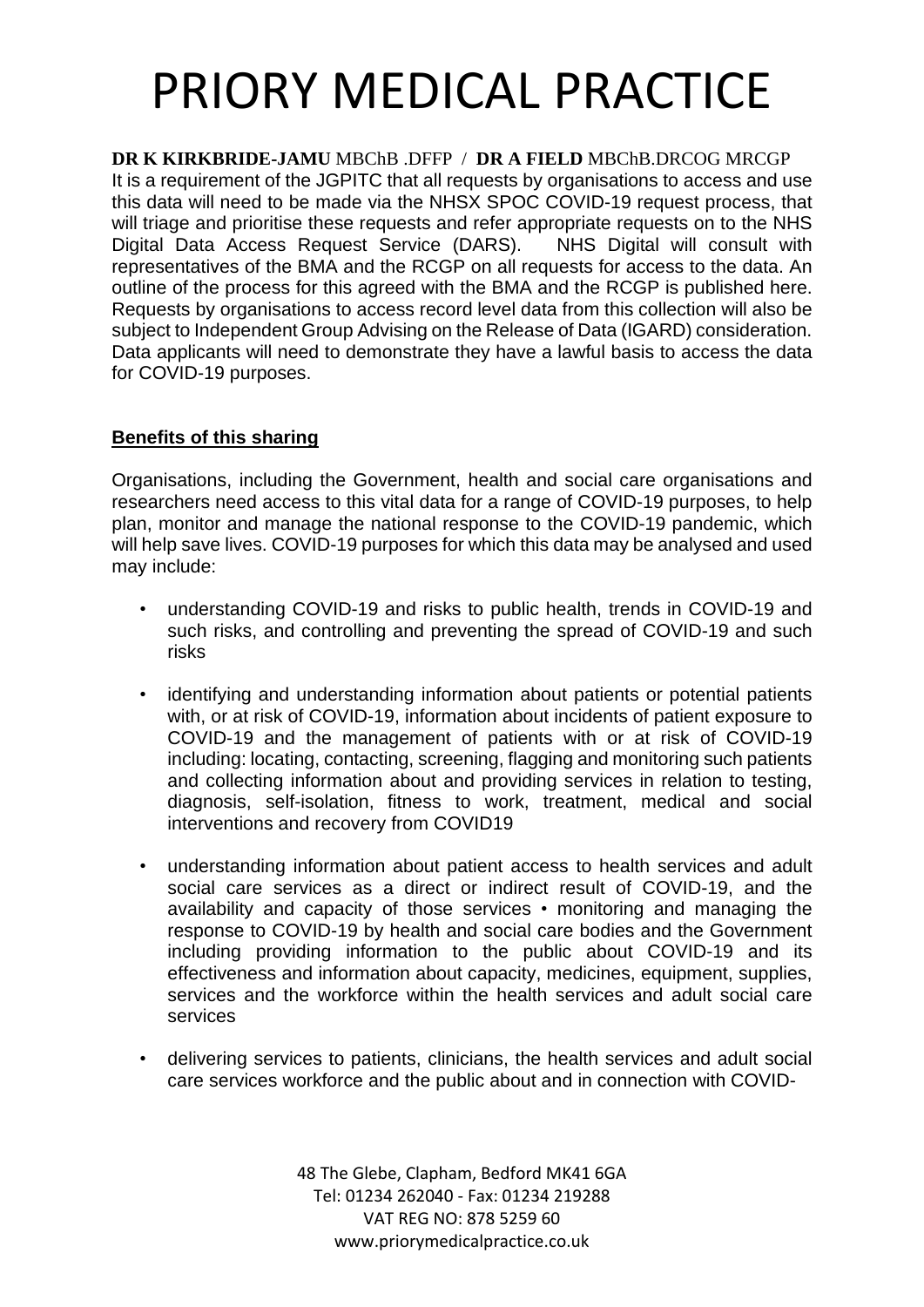### **DR K KIRKBRIDE-JAMU** MBChB .DFFP / **DR A FIELD** MBChB.DRCOG MRCGP

- 19, including the provision of information, fit notes and the provision of health care and adult social care services; and
- research and planning in relation to COVID-19.

Data may be analysed and linked to other data held by NHS Digital or held by other organisations to which access to the data is granted for COVID-19 purposes, through the process described above.

Data will be collected nationally from all GP Practices by NHS Digital every fortnight. All requests to access this data will be triaged through the NHSX SPOC COVID-19 request process and assessed and fulfilled by NHS Digital through DARS. This will significantly reduce the burden on General Practice at a time when demand on resources is high, enabling General Practice to focus on delivering health care and support to patients. It will also reduce compliance burden and risk for General Practice associated with sharing data and complying with the terms of the general legal notice issued under COPI, which applies to General Practices.

### **Legal Basis for this collection**

NHS Digital has been directed by the Secretary of State under section 254 of the 2012 Act under the COVID-19 Direction to establish and operate a system for the collection and analysis of the information specified for this service: GPES Data for Pandemic Planning and Research (COVID-19). A copy of the COVID-19 Direction is published here: https://digital.nhs.uk//about-nhs-digital/corporate-information-anddocuments/directions-anddata-provision-notices/secretary-of-state-directions/covid-19-public-health-directions-2020.

Details of the information to be collected can be found on the NHS Digital website – Specification of this DPN. Type 1 objections will be upheld in collecting this data from General Practices and therefore the data for those patients who have registered a Type 1 objection with their GP will not be collected. The Type 1 objection prevents an individual's personal identifiable confidential information from being shared outside of their GP Practice except when it is being used for the purposes of their direct care. The National Data Opt-Out will not apply to the collection of the data, as this is a collection which is required by law.

This information is required by NHS Digital under section 259(1)(a) of the 2012 Act to comply with the COVID-19 Direction. In line with section 259(5) of the 2012 Act, all organisations in England that are within the scope of this Notice, as identified below under Health and Social Care Bodies within the scope of the collection, must comply with the requirement and provide information to NHS Digital in the form, manner and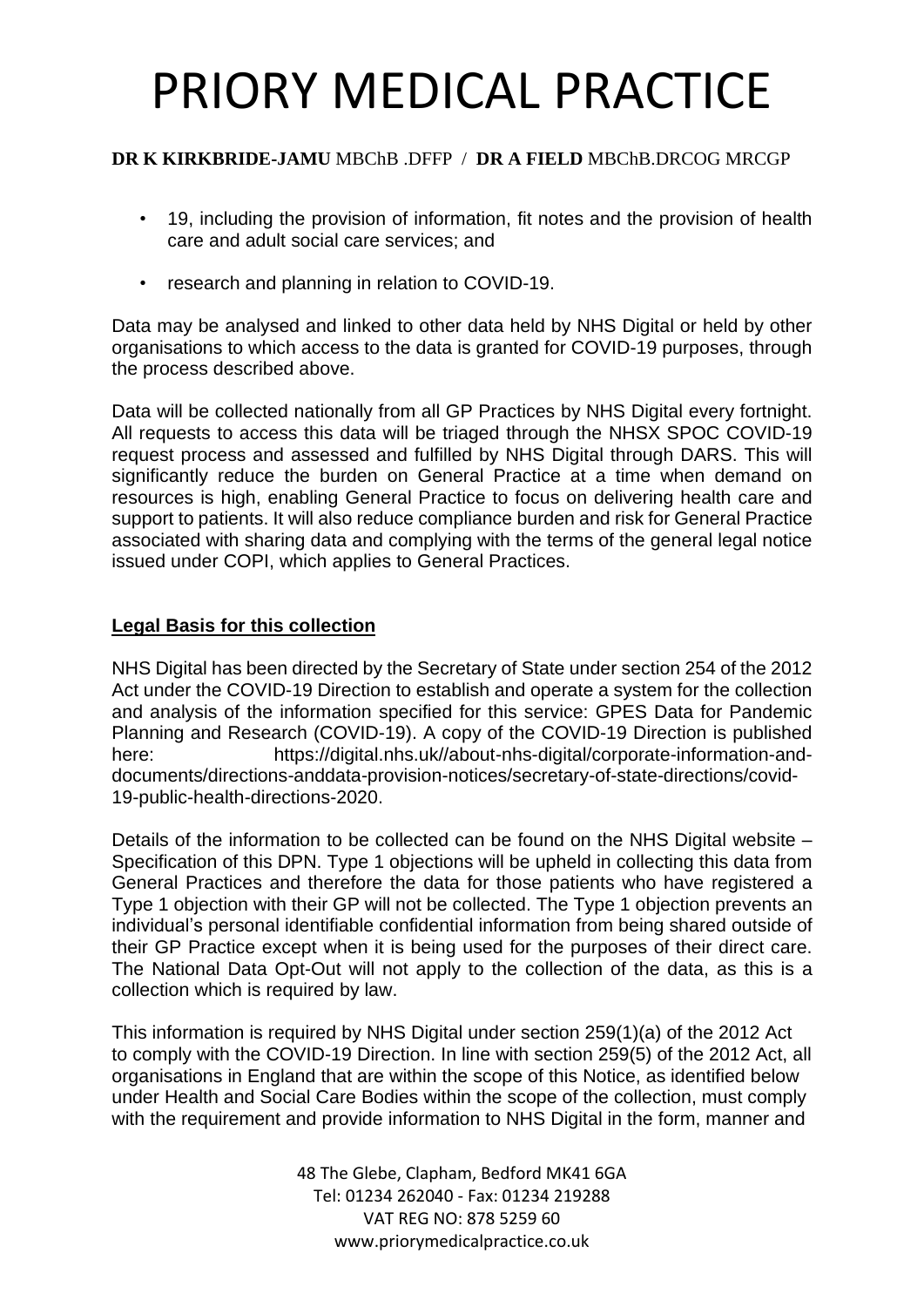### **DR K KIRKBRIDE-JAMU** MBChB .DFFP / **DR A FIELD** MBChB.DRCOG MRCGP

for the period specified in this Notice. This Notice is issued in accordance with the procedure published as part of NHS Digital's duty under section 259(8) of the 2012 Act.

In August 2020, the NHS announced that the seasonal national flu immunisation programme criteria for 2020 - 2021 will be expanded to include patients on the SPL. Therefore, to provide information that will support the identification of patients at moderate or high risk of complications from flu, a revision to the weekly extract of data has taken place. This, version three of the extract for the purpose of maintaining and updating the SPL, will continue until the expiry of the COVID-19 Direction. This is currently 30th June 2022. The frequency of the data collection may change in response to demand.

| Data collection extracted on a weekly<br>basis week commencing 13 April 2020                                                                                                                                                                                                                                                                                                                                                                                                                                                                                                                                                                                                                                                                                                                             | Revised weekly data collection. The first<br>collection is due week commencing 28<br>September 220                                                                                                                                                                                                                                                                                                                                                                                                                                                                                                                                                                                                                                                                                                                                  |
|----------------------------------------------------------------------------------------------------------------------------------------------------------------------------------------------------------------------------------------------------------------------------------------------------------------------------------------------------------------------------------------------------------------------------------------------------------------------------------------------------------------------------------------------------------------------------------------------------------------------------------------------------------------------------------------------------------------------------------------------------------------------------------------------------------|-------------------------------------------------------------------------------------------------------------------------------------------------------------------------------------------------------------------------------------------------------------------------------------------------------------------------------------------------------------------------------------------------------------------------------------------------------------------------------------------------------------------------------------------------------------------------------------------------------------------------------------------------------------------------------------------------------------------------------------------------------------------------------------------------------------------------------------|
| patients with defined<br>All<br>long-term<br>medical conditions which pose a COVID-<br>19 risk, identified as clinically extremely<br>vulnerable to that risk and/or on certain<br>drug treatments as below:                                                                                                                                                                                                                                                                                                                                                                                                                                                                                                                                                                                             | patients with defined<br>All<br>long-term<br>medical conditions which pose a COVID-<br>19 risk, identified as clinically extremely<br>vulnerable/potentially<br>clinically<br>vulnerable to that risk and/or on certain<br>drug treatments as below:                                                                                                                                                                                                                                                                                                                                                                                                                                                                                                                                                                                |
| Medical<br>Conditions<br>that<br>provide<br>clinically<br>vulnerable<br>information<br>on<br>patients<br>Severe asthma and dust related lung<br>disease with relevant treatment in the<br>last 12 months (asthma treatment &<br>prednisolone<br><b>OR</b><br>high<br>dose<br>cortiscosteroid safety card)<br>COPD emphysema, and associated<br>lung diseases with relevant treatment<br>in the last 12 months (COPD drugs<br>OR <sub>1</sub><br>high<br>high<br>dose<br>dose<br>cortiscosteroid safety card<br>and<br>non-COPD<br>Non-asthma<br>$\bullet$<br>respiratory disease<br>Cancer(haem and others)<br>$\bullet$<br>Genetic, metabolic or autoimmune<br>disease<br>Immunosuppression drugs in the last<br>12 months<br>Flu-like symptoms or respiratory tract<br>infections from 1 November 2019 | Medical<br>Conditions<br>that<br>provide<br>clinically<br>information<br>vulnerable<br>on<br>patients<br>Severe asthma and dust related lung<br>disease with relevant treatment in the<br>last 12 months (asthma treatment &<br>prednisolone<br>high<br>OR.<br>dose<br>cortiscosteroid safety card)<br>COPD emphysema, and associated<br>lung diseases with relevant treatment<br>in the last 12 months (COPD drugs<br><b>OR</b><br>high<br>high<br>dose<br>dose<br>cortiscosteroid safety card<br>Non-asthma<br>and<br>non-COPD<br>$\bullet$<br>respiratory disease<br>Cancer(haem and others)<br>$\bullet$<br>Genetic, metabolic or autoimmune<br>$\bullet$<br>disease<br>Immunosuppression drugs in the last<br>$\bullet$<br>12 months<br>Flu-like symptoms or respiratory tract<br>$\bullet$<br>infections from 1 November 2019 |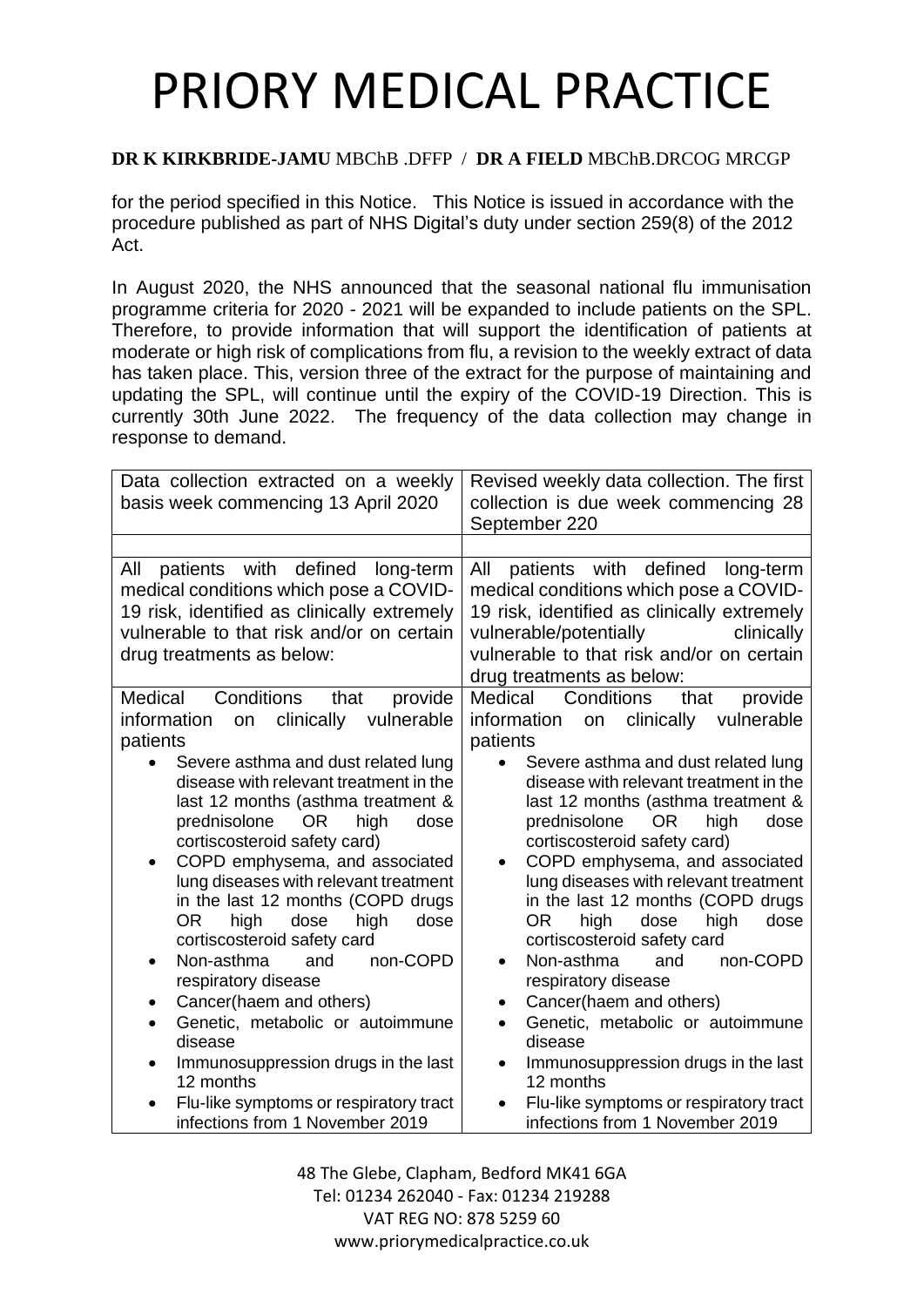| DR K KIRKBRIDE-JAMU MBChB .DFFP / DR A FIELD MBChB.DRCOG MRCGP                                                                                 |                                                                                                                                                                                                                                                                                                                                                                                                                                                                                                                                                                                                                                                                                                                   |
|------------------------------------------------------------------------------------------------------------------------------------------------|-------------------------------------------------------------------------------------------------------------------------------------------------------------------------------------------------------------------------------------------------------------------------------------------------------------------------------------------------------------------------------------------------------------------------------------------------------------------------------------------------------------------------------------------------------------------------------------------------------------------------------------------------------------------------------------------------------------------|
| Transplants<br>with<br>severe<br>$\bullet$<br>Immunosuppression drug treatment<br>in the last 12 months<br>Pregnant in last 9 months           | Transplants<br>with<br>$\bullet$<br>severe<br>Immunosuppression drug treatment<br>in the last 12 months<br>Pregnant in last 9 months<br>No change                                                                                                                                                                                                                                                                                                                                                                                                                                                                                                                                                                 |
| Patients designated separately as at<br>$\bullet$<br>COVID-19<br>risk<br>from<br>using<br>high/medium/low risk SNOWED CT<br>Codes, for example | Patients designated separately as at<br>$\bullet$<br>from<br>COVID-19<br>risk<br>using<br>high/medium/low risk SNOWED CT<br>Codes, for example<br>No change                                                                                                                                                                                                                                                                                                                                                                                                                                                                                                                                                       |
| Patients with a COVID-19 activity code                                                                                                         | Patients with a COVID-19 activity code                                                                                                                                                                                                                                                                                                                                                                                                                                                                                                                                                                                                                                                                            |
|                                                                                                                                                | No change                                                                                                                                                                                                                                                                                                                                                                                                                                                                                                                                                                                                                                                                                                         |
|                                                                                                                                                | for seasonal flu vaccination)<br><b>Chronic Respiratory disease</b><br>Unresolved<br>asthma with<br>recent<br>$\bullet$<br>asthma drug treatment (in the last 12<br>months) or has ever<br>had an<br>emergency hospital admission due to<br>asthma<br>Chronic heart disease<br>Unresolved chronic kidney disease<br>$\bullet$<br>stage3,4 and 5<br>Unresolved diabetes mellitus<br>Unresolved<br>immunosuppression<br>diagnosis<br>Immunosuppression<br>procedure<br>in<br>the last 12 months<br>Chronic Liver disease<br>Chronic neurological disease<br>Pregnant in the<br>last 9<br>months<br>(different<br>cluster<br>to<br>clinically<br>extremely vulnerable group)<br>In patients aged 16 and over: BMI of |
|                                                                                                                                                | 40+ in the last 12 months<br>In patients aged 16 and over: Latest<br>BMI in the last 3 years was 40+<br>Learning<br>disability<br>(including<br>Down's)<br>Has a "requires flu vaccination" code<br>Identified as a healthcare worker in<br>the last 12 months<br>Household<br>contact<br>οf<br>an<br>immunocompromised individual                                                                                                                                                                                                                                                                                                                                                                                |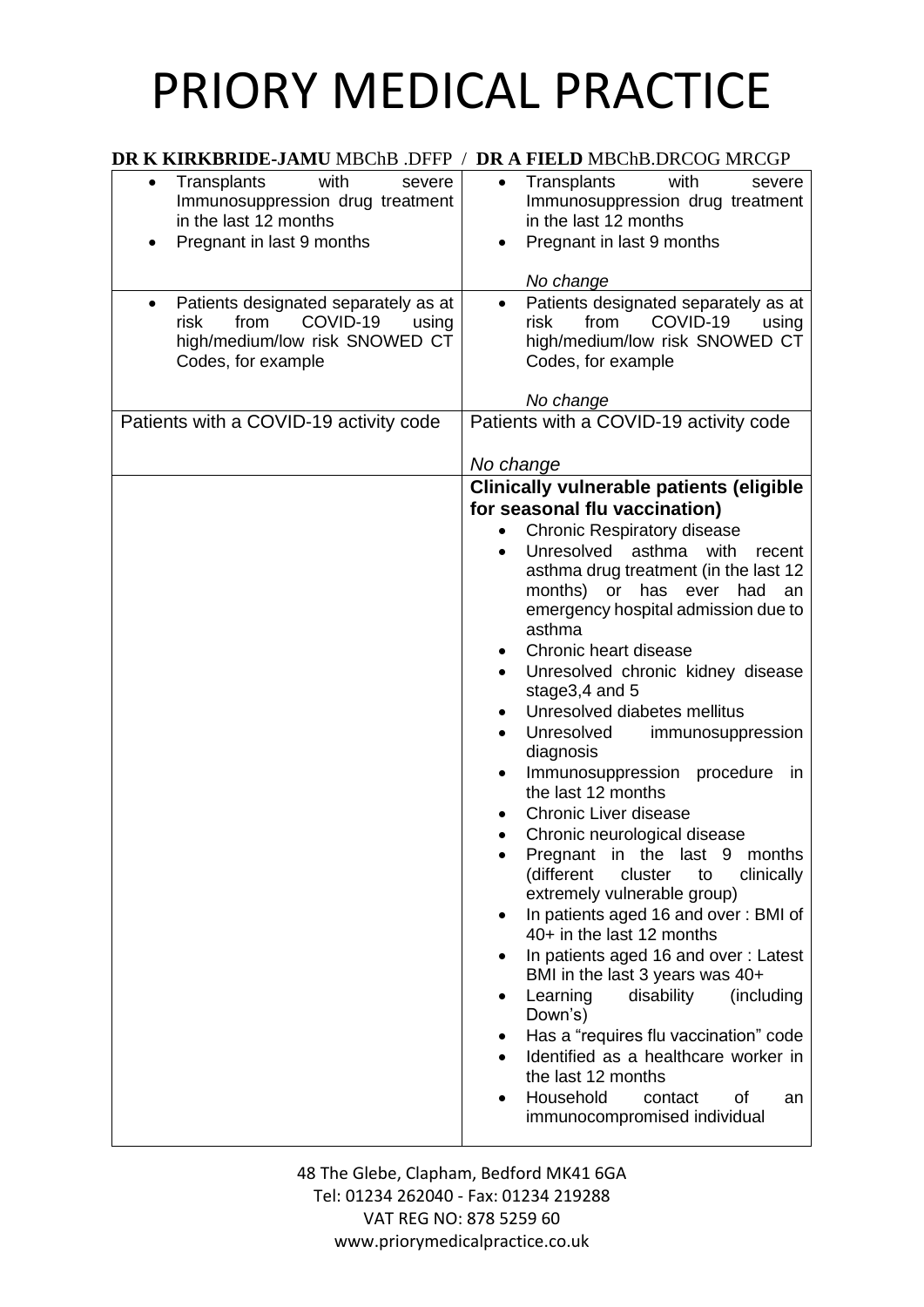| DR K KIRKBRIDE-JAMU MBChB .DFFP / DR A FIELD MBChB.DRCOG MRCGP |                                                                                 |
|----------------------------------------------------------------|---------------------------------------------------------------------------------|
|                                                                | <b>Other Potentially clinically Vulnerable</b>                                  |
|                                                                | patients                                                                        |
|                                                                | Unresolved hypertension                                                         |
|                                                                | Pulmonary hypertension                                                          |
|                                                                | Dementia                                                                        |
|                                                                | Systemic lupus                                                                  |
|                                                                | Discoid and non-systemic lupus                                                  |
|                                                                | Psoriasis                                                                       |
|                                                                | Rheumatoid arthritis and associated<br>disorders                                |
|                                                                | Additional Data items for Patients from                                         |
|                                                                | the above groups                                                                |
|                                                                | Latest ethnic category code (all<br>$\bullet$                                   |
|                                                                | groups)                                                                         |
|                                                                | Earliest code indicating that the                                               |
|                                                                | patient has died (all groups)                                                   |
|                                                                | Latest smoking status (all groups)                                              |
|                                                                | Blood pressure from the last 2 years                                            |
|                                                                | (all groups)                                                                    |
|                                                                | In patients aged 16 and over: all BMI                                           |
|                                                                | and weight in last 5 years plus height                                          |
|                                                                | (all groups)                                                                    |
|                                                                | IFCC-HbA1c in the last 2 years (for<br>diabetic patients in the flu group only) |
|                                                                | Latest COPD<br>resolved<br>and                                                  |
|                                                                | admission codes (for COPD Patients                                              |
|                                                                | in the clinically extreme vulnerable                                            |
|                                                                | group only)                                                                     |
|                                                                | ACE inhibitors, ARBs and non-                                                   |
|                                                                | steroidal anti-inflammatory drugs in                                            |
|                                                                | the last 12 months (all groups)                                                 |
|                                                                | Latest asthma emergency admission                                               |
|                                                                | codes (for asthma patients in flu                                               |
|                                                                | group only)                                                                     |
|                                                                | Asthma-related drug treatments in                                               |
|                                                                | the last 12 months (for asthma                                                  |
|                                                                | patients in the flu group only)                                                 |

The Secretary of State has directed NHS Digital to collect, process and analyse data in connection with COVID-19 to support the Secretary of State's response to COVID-19 and support various COVID-19 purposes set out in the COVID-19 Public Health Directions 2020, 17 March 2020 (COVID-19 Direction) (as amended) (COVID-19) Direction) and below. This enables NHS Digital to collect data and analyse and link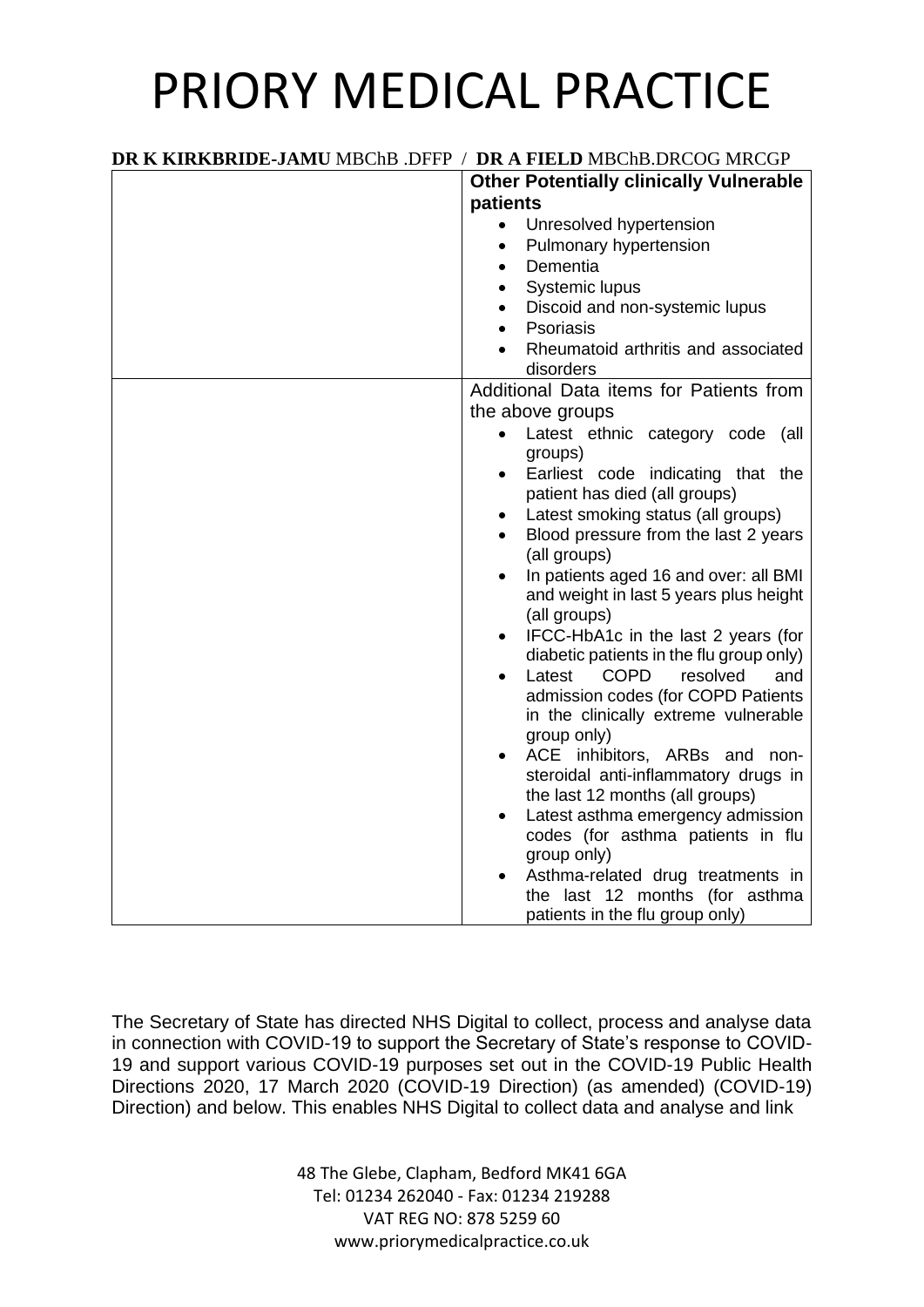**DR K KIRKBRIDE-JAMU** MBChB .DFFP / **DR A FIELD** MBChB.DRCOG MRCGP the data for COVID-19 purposes with other data held by NHS Digital. The rationale for changing the data extraction is that the initial data collection was based on an existing specification for flu vaccination eligibility. This data extraction was then refined in order to more accurately reflect the patients who are clinically extremely vulnerable to COVID-19 and also to minimise the data we are collecting. A further refinement of the data extraction has taken place leading to the inclusion of new data being extracted. This will provide information to inform vaccination programmes. This General Practice **Extraction** 

Service (GPES) data will be extracted weekly and be used to assist in producing a weekly update of the SPL. The objective of this collection is on an ongoing basis to identify patients registered at General Practices who may be: • clinically extremely vulnerable if they contract COVID-19 • at moderate or high risk of complications from flu or COVID-19. The data collected will be analysed and linked with other data NHS Digital or other organisations hold to identify: • a list of clinically extremely vulnerable patients who will be advised to take shielding measures to protect themselves. Advice given to these patients has been published by Public Health England and is available here: https://www.gov.uk/government/publications/guidance-on-shielding-andprotectingextremely-vulnerable-persons-from-covid-19/guidance-on-shielding-andprotectingextremely-vulnerable-persons-from-covid-19#what-do-we-mean-byextremelyvulnerable • a list of patients at moderate or high risk of complications from flu to inform the flu call/recall vaccination programme.

Further information on the flu programme can be found here: Coronavirus [\(england.nhs.uk\)](https://www.england.nhs.uk/coronavirus/)

The extract may also be used for future direct care purposes relating to the COVID-19 outbreak. The methodology NHS Digital has used to produce the SPL is explained in detail and is published on the NHS Digital SPL website page here:

https://digital.nhs.uk/coronavirus/shielded-patient-list Patients

added to the SPL will be contacted by post, email (and/or SMS message where this is necessary) by the NHS on behalf of the Chief Medical Officer, Chris Whitty, to:

• advise of the measures they can take to reduce their risk of contracting the virus and sign-post them to the Extremely Vulnerable Persons service operated by gov.uk at <https://www.gov.uk/coronavirus-extremely-vulnerable>

• offer a flu vaccination or to contact non-responders who remain unvaccinated (as per NHS England specifications for the service). The SPL will also be used to inform GPs of their individual patients on the SPL, by flagging those patient records on GP patient record systems. The SPL will be shared with a variety of other organisations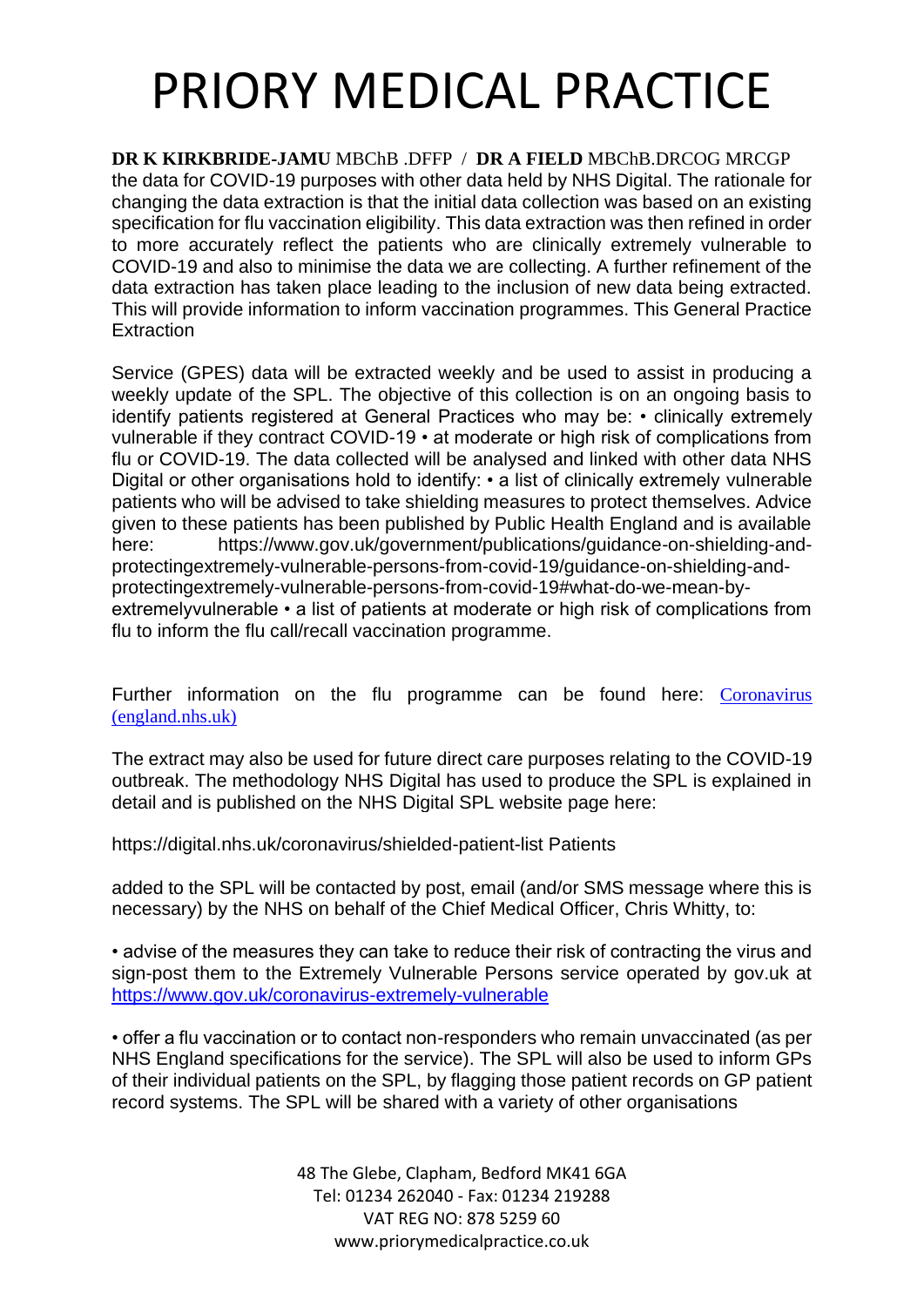**DR K KIRKBRIDE-JAMU** MBChB .DFFP / **DR A FIELD** MBChB.DRCOG MRCGP involved in the care and support of those patients and for planning, commissioning and research purposes associated with COVID-19. Full details of those with whom information has been shared can be found on the NHS Digital SPL website here: [https://digital.nhs.uk/coronavirus/shielded-patient-list/distribution.](https://digital.nhs.uk/coronavirus/shielded-patient-list/distribution)

Requests by organisations to access record level data from this collection will be subject to Independent Group Advising on the Release of Data (IGARD) consideration. Data applicants will need to demonstrate they have a lawful basis to access the data for COVID-19 purposes.

### **Benefits of the collection**

Organisations, including Government, health and social care organisations need to access this vital data for a range of COVID-19 purposes, to help plan, monitor and manage the national response to the COVID-19 pandemic, which will help save lives. COVID-19 purposes for which this data may be analysed and used may include: • understanding COVID-19 and risks to public health, trends in COVID-19 and such risks, and controlling and preventing the spread of COVID-19 and such risks • identifying and understanding information about patients or potential patients with, or at risk of COVID-19, information about incidents of patient exposure to COVID-19 and the management of patients with or at risk of COVID-19 including: locating, contacting, screening, flagging and monitoring such patients and collecting information about and providing services in relation to testing, diagnosis, self-isolation, fitness to work, treatment, medical and social interventions and recovery from COVID19. Data will be analysed and linked to other data held by NHS Digital or held by other organisations to which access to the data is granted for COVID-19 purposes, through the process described above. Data will be collected nationally from all General Practices by NHS Digital every week. All requests to access this data will be through Data Access Request Service (DARS). This will significantly reduce the burden on General Practice at a time when demand on resources is high, enabling General Practice to focus on delivering health care and support to patients. It will also reduce compliance burden and risk for General Practice associated with sharing data and complying with the terms of the general legal notice issued under the National Health Service (Control of Patient Information Regulations) 2002 (COPI), which applies to General Practices Patients facing the greatest risk if they contract COVID-19 and/or are in the moderate to high risk of complications from flu:

- will be identified and known to health organisations
- will have a greater awareness of the recommended preventative shielding measures
- will be able to follow clear advice

• will be able to ask for help and support, including social care support and essential food supplies, through the Extremely Vulnerable Persons service operated by gov.uk.